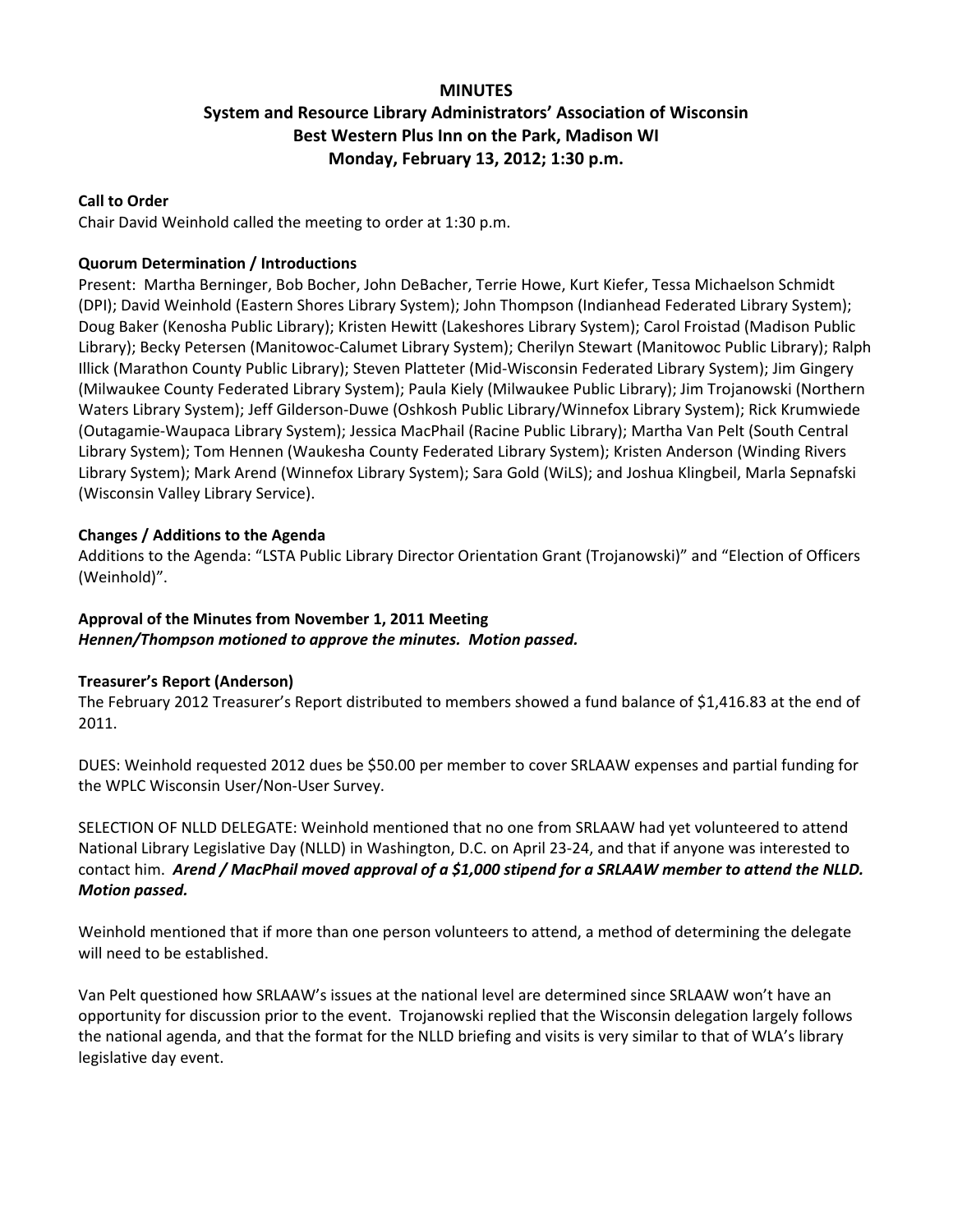### **SRLAAW E‐Mail List Changeover**

Weinhold announced that the Lakeshores Library System has the new email list up and running, and that a notice about the new list was sent to members. He indicated that information on the Appleton server will be removed eventually and encouraged members to change the SRLAAW email address in their address books sometime soon. He also mentioned that the new list will include retirees and other affiliates from the former list.

Krumwiede commented that when posting to the list it might be helpful to include "SRLAAW" in the subject line of the email to help with filtering and moving emails directly into folders.

(It was agreed to delay the next agenda topic ‐ Statewide Integrated Library System / Statewide Library Card / One State, One ILS ‐ until the arrival of Kurt Kiefer.)

### **Liability Insurance for System Boards and Directors (Van Pelt)**

Van Pelt questioned the value of liability insurance for system boards and directors considering the prohibitive cost. Furthermore she questioned whether or not the system board would be protected through their member counties in the event the system experienced a lawsuit.

Conversations with some systems and DLTCL indicated no concrete answer to this. While some systems carry liability insurance for system boards and directors, many do not. Trojanowski indicated that NWLS once had this insurance, dropped it, and then picked it up again. After receiving contrary advice, he decided the prudent thing to do was to have it. Several system directors went on to say they carry this insurance on behalf of their board members and director, and that they considered it worthwhile. Also, DeBacher mentioned a litigation issue that occurred in a system in which system board members were not covered by their member counties.

#### **Library District Legislative Proposal (Baker)**

The joint committee of WLA and SRLAAW revised the "Wisconsin Library Association's Public Library District Legislation Proposal" to address the concerns expressed during the November 2011 SRLAAW meeting, and subsequently expressed by WLA's Wisconsin Small Libraries Roundtable (WISLR).

He then summarized the proposal revisions that were emailed to SRLAAW members prior to the meeting.

Some asked where this proposal goes from here. Baker responded that a clean copy of the proposal will be shared on the WLA's web site; the proposal will go prime time at Library Legislative Day with a one‐page informational piece available to share with legislators; and, that hopefully tomorrow's legislative visits will flush out a legislator interested in drafting a bill.

Thompson indicated that WISL had reviewed the amended document. Baker mentioned that WLA's Library Development and Legislative Committee had also reviewed it. Weinhold asked if the League of Wisconsin Municipalities had seen this proposal. Baker responded that it would be shared with them once it appears on the WLA website.

## *Gilderson‐Duwe / Trojanowski motioned to approve the amended Public Library District Legislation Proposal as written. Motion passed.*

### **Public Library Director Orientation Grant (Trojanowski)**

Trojanowski mentioned that he recently received notification that the grant was funded, but that the short time frame (of 3 months) in which to complete the project was a concern. After conferring with DLTCL and others involved in the project, the decision was made to delay project implementation from a date/time around/during the WAPL Conference to a date in September or October. He also said that project coordinators have been gathering information from various groups/consultants in preparation for the event, and that SRLAAW members may be contacted for their input as well.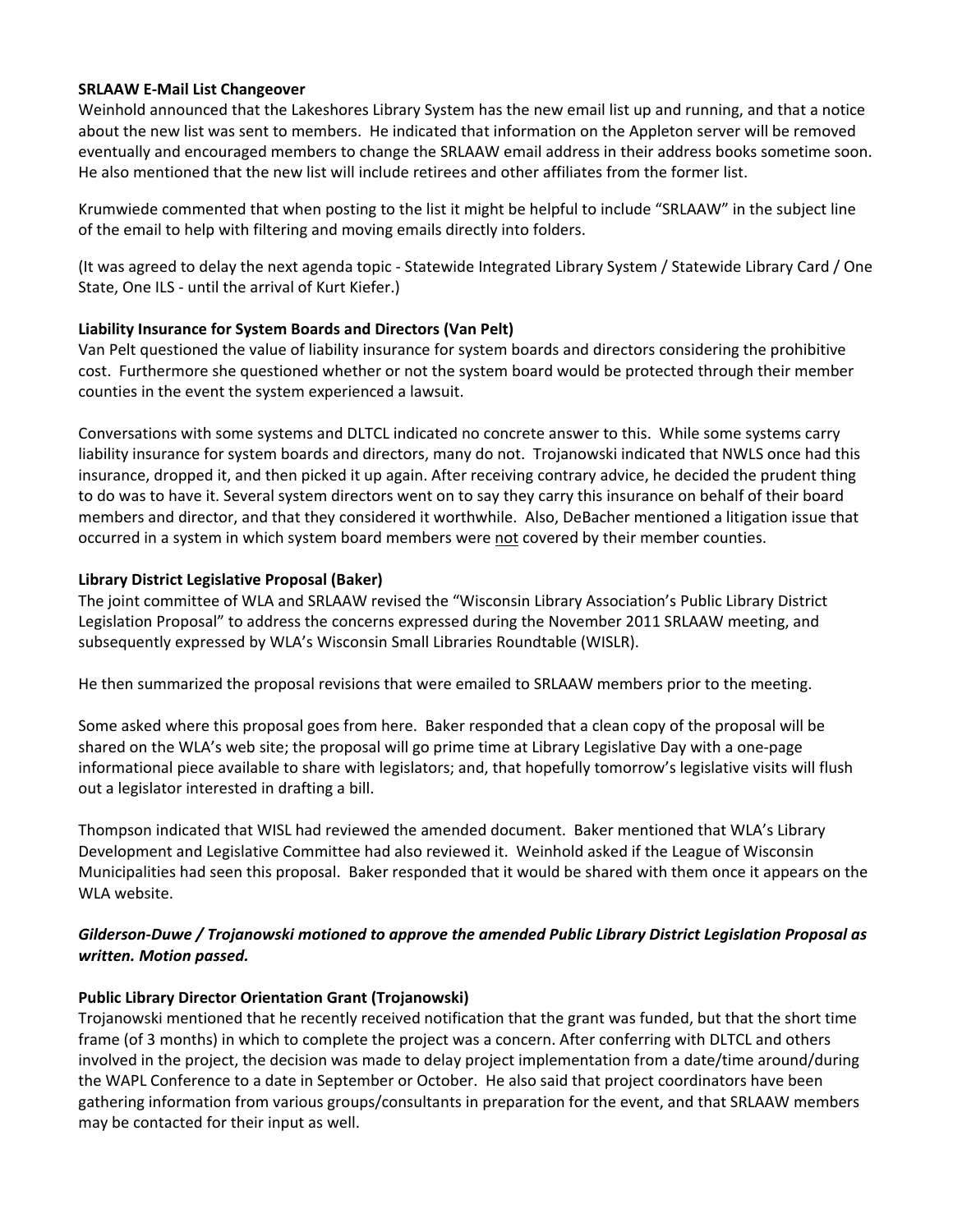### **Other Legislative Proposals**

Chapter 43 Clean‐Up: DeBacher ‐ the draft language will become bill soon. The bill will change the names of the "Reference and Loan Library" to "Resources for Libraries and Lifelong Learning," and the "Division for Libraries, Technology and Community Learning" to "Division for Libraries and Technology;" and corrects a discrepancy in the "same services" provision related to system membership eligibility.

WiscNet: Bocher – There was a Senate hearing about three weeks ago and Dawson (LD&L), Morell, Bolthouse testified. Also, there will be an Assembly hearing on the WiscNet bill will this Thursday at which Strand, Bocher and some school reps plan to testify. An update on the status of the bill will be shared in the next few weeks.

Hennen asked for a single message about WiscNet to share with legislators. Bocher responded that the single message should be that more time is needed beyond the current statutory deadline of July 1, 2013 for WiscNet to implement changes to its government structure and in its by-laws, and divest itself from the UW – especially since the Legislative Audit Bureau findings were not due until January 2013.

Baker said that even with a single message, the bill is a tough sell as no one wants to take the time to understand the complexities of it. Klingbeil agreed with Baker and then mentioned that he created a one‐sheet informational Q&A poster for WVLS to share during their visits with legislators. Derived from FAQs on the WiscNet website, he hoped the Q&A poster would help simplify the WiscNet message and subsequent conversations with any interested parties or stakeholders. Following distribution of the poster with members, the suggestion was made to have extra copies available for the next day's Library Legislative Day event. Weinhold mentioned he would make arrangements with WLA staff to get that done. Van Pelt announced she was the WLA rep on the BCCB (Building Community Capacity to Broadband) group referenced in Klingbeil's poster, and to contact her if more information was needed.

Alternative County Library Tax Exemption: Weinhold – Sponsored by three representatives and one senator, this proposal got resurrected in the Ozaukee County area. Similar to the bill introduced a few years ago, Assembly Bill 543 provides for an alternative method to calculate the exemption from the county library tax. This iteration of the bill says that if a library doesn't meet the exemption currently in the law (which is to examine local library tax rate against the county library tax rate), the alternative would be to use the three-year average to determine exemption.

DeBacher said that DPI's Budget analyst found this bill to be very similar to previous iterations. However, the current language is a little awkward as it uses MOE – which is no longer a system membership requirement – to determine exemption, and requires a history of funding meaning it cannot be used for a new library. Another provision that led to DLTCL not outright opposing the bill is that a County Board of Supervisors has to authorize this method of exemption.

Weinhold observed that while the bill has been introduced in the Assembly, there is a very short window to get it through both houses in this session.

Other Legislative Issues: DeBacher ‐ AB224 amends language regarding the transfer of library bequests/donations to a foundation whose purpose is to benefit the library to now include 501c3 foundations and community foundations. Regardless of where funds go, any intent of the bequest or gift needs to be acknowledged. Also, AB438, which has to do with certification and licensing, now includes DPI as it relates to the application of military experience toward library certification.

### **8. Statewide Integrated Library System / Statewide Library Card / One State, One ILS (MacPhail)**

During the discussion on this topic at the last WPLC meeting, it was suggested this discussion continue at the SRLAAW meeting. MacPhail commented that the COLAND goal to have one library/one card has stalled and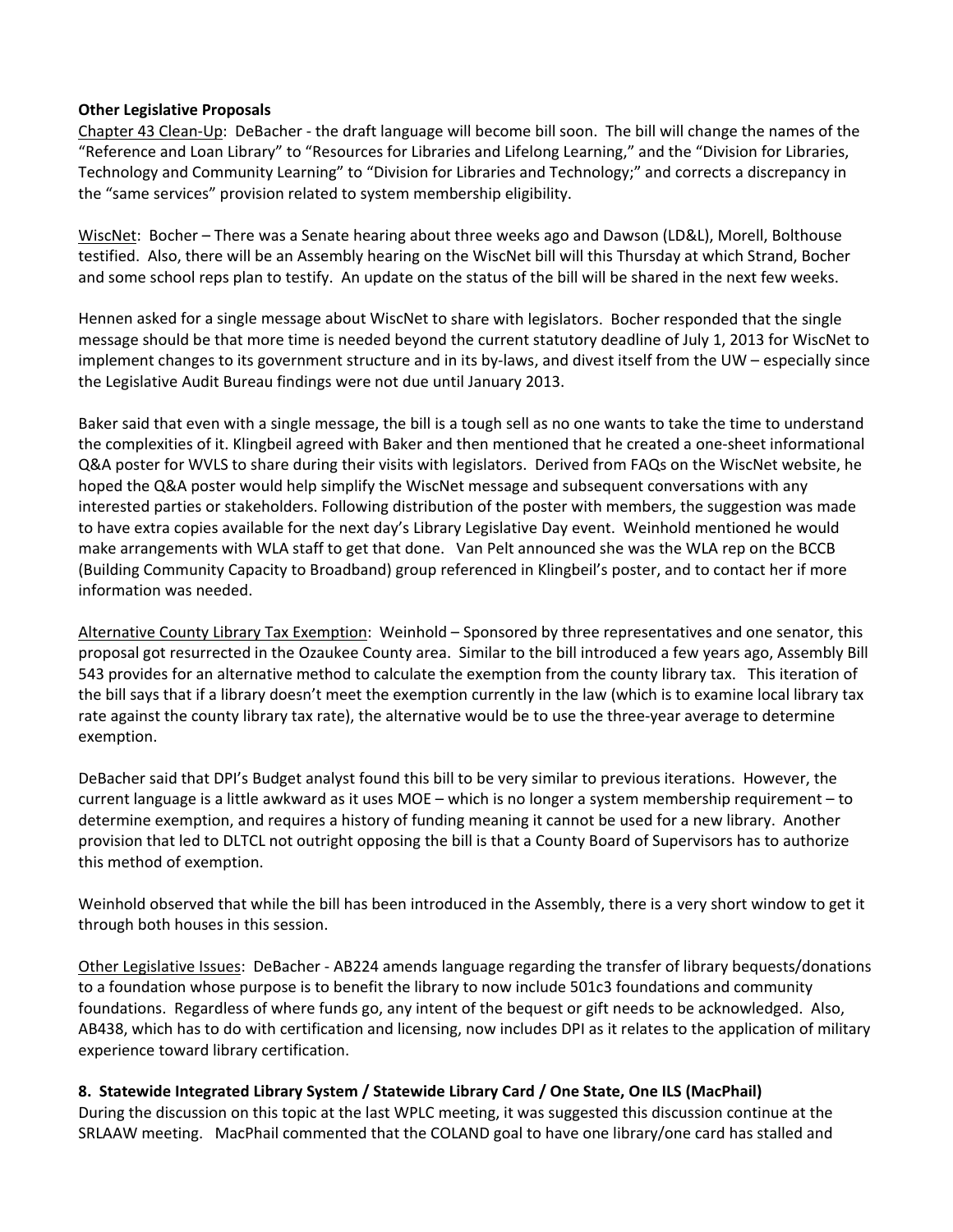doesn't expect it to get momentum. She suggested that the goal be changed to one card/any library or one card/one integrated library system; that people with an interest in talking more about this issue form a committee, and take that interest back to COLAND; and that small libraries be included in the discussion, not just SRLAAW members.

Gingery ‐ Reviewed the "State ILS – Further Thoughts" handout shared prior to the SRLAAW meeting, and wondered "What are we really trying to fix?" He stated that circulation outside their local ILS was minimal, and expressed concerns about costs to migrate to a new system, the loss of functionality, etc.

Gilderson‐Duwe ‐ The handout referenced by Gingery, and put together by Winnefox Technology Coordinator Karen Boehning, Mark Arendt and himself, lists questions they would like addressed and proposes an LSTA‐funded study to find answers.

Trojanowski ‐ Until we know more about what a statewide ILS project might mean, we don't know that it would be more expensive. He advocated for learning more about it before making decisions. And, he agreed with MacPhail, reaffirming that change is coming whether we like or not, that we need to be proactive to shape that change rather than have change just happen to us, and that a lot of good ideas exist beyond SRLAAW and all libraries should have an opportunity for input.

Hennen – Could the State Superintendent award a \$70,000 no‐bid contract to WiLS to do the study? Kiefer responded that would be problematic; and Bocher further explained that to avoid a state procurement process, DLTCL would likely offer a grant to a system and have the system contract with a third party to do the study. Bocher commented that the ILS discussion is really part of the larger discussion about updating Chapter 43 and funding/responsibilities of public library systems. He further suggested that there may be a way, from a legislative perspective, to move forward with this, and that DLTCL is very much interested in having a conversation with folks who have like interests to seek answers.

Stewart – The process needs to start. She suggested we look at business models rather than traditional library models for inspiration and ideas.

Gilderson‐Duwe – Winnefox customers are learning one catalog and receiving more than 90% of what they request from the 5‐county system. He too questioned what it is that we are trying to fix. And, while he agreed that the conversation needs to start, he wants to see data, rather than assertion of opinion.

MacPhail – Customers are already learning more than one catalog – examples include Barnes and Noble, Amazon, and the local ILS which changes with each upgrade.

Weinhold – Requested that the focus of discussion be on the process for investigation rather than the merits of a statewide ILS.

When asked who did the previous study, Bocher responded that Charles McClure and Bill Bowen (University of Texas) did it. Hennen suggested "big guns" do the study rather than an internal candidate.

Van Pelt –Interested in pursuing information about reducing/changing/right‐sizing systems, and/or more sharing/consolidation across systems. She commented that legislators don't understand an ILS (ILS is too small a thing) but that they do understand systems, and suggested that the discussion stay on a higher level and be part of DLTCL's Task Force charge.

Weinhold also wondered if this issue shouldn't be part of the larger discussion.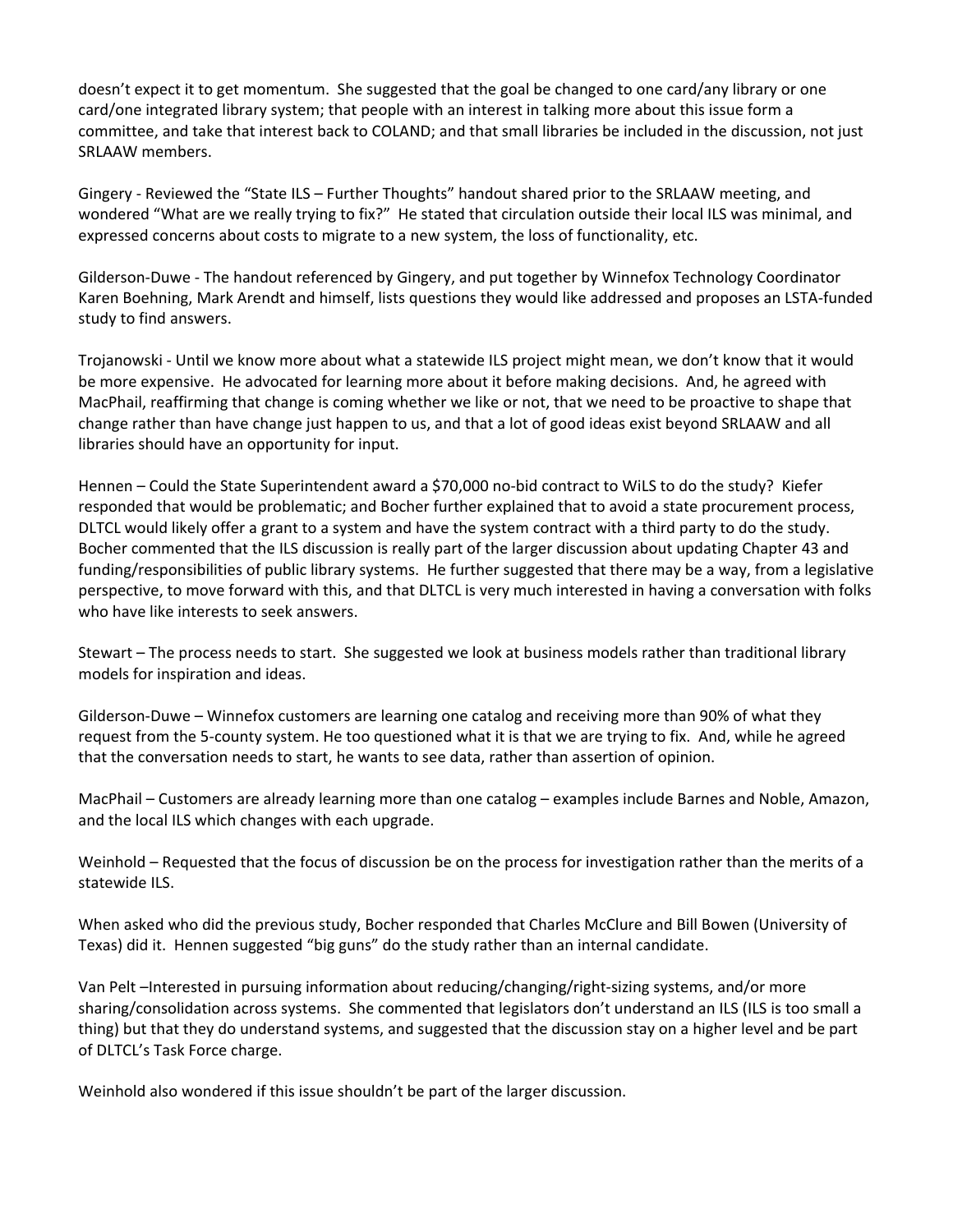MacPhail ‐ Wants to keep the discussion on the table. She questioned, if not the statewide library card experiment, what's the next step? The discussion need not be exclusively about a statewide ILS.

Krumwiede – Basically people have access to any library in the area right now. Rather than libraries deciding this matter, perhaps the public should be surveyed to determine the need for this.

Kiely – Sees two goals – one about public satisfaction and libraries providing improved service, and the other about funding and responding to/preparing for dramatic reductions in system funding. What is the real goal?

Trojanowski – The two goals – customer service and funding – need not be mutually exclusive.

DeBacher – He was at the summit and facilitated the group which raised the one library/one card concept. He pointed out that initially the concept was more about an advocacy/branding tool which had a participatory element to it, but once voted on, that the concept took on a life of its own. Additional comments: Whether a statewide library card works in Wisconsin as it does in other states is uncertain; a statewide library card may involve other types of libraries, mechanisms and gateways, and there is no structure in place for how libraries might participate; library establishment in this state is done by municipalities; the "same services" law is really more related to what is available in the local library; he wonders how ILS sharing mechanism within consortiums get posed, and if local municipal libraries are aggregating their authority over their collections, and use of their collections; and, he has concerns about an undesired collateral consequences down the road as a result of these rules.

Kiefer – The one ILS discussion could be approached in a fashion similar to that of the recent e-book summit. He further suggested that even if we want to pursue a formal study, we need to be crystal clear about what we want to study. He then asked SRLAAW to consider a proposal to get a small work group together to hash through the one ILS concept, flush out ideas from broad groups of people, and clarify a proposal of what we think we mean by this. That proposal could then move on to other groups to decide whether or not to do a study. It intersects nicely with the Task Force discussion.

*Hennen / Trojanowski moved approval to recommend to COLAND that a workgroup be established to clarify the scope of a state‐wide ILS study.* It was noted that this workgroup would work parallel with the Legislative Task Force which will be reviewing size/responsibilities of public library systems. Thompson suggested that SRLAAW impress upon COLAND that sufficient representation from a broad cross-section of stakeholders be part of the workgroup and that the workgroup provide for public input (i.e. library community). *Motion carried.*

## **DLTCL Library Legislative Review Task Force**

Kiefer – DLTCL is soliciting interest, rounding up people, and has a target to get this project moving by May. DeBacher - Is reviewing nominations to make sure the broadest cross-section of stakeholders is involved. One possibility for carrying out the charge to the new Legislative Task Force would be to parallel the 2002 Legislative Task Force process. Previously, DLTCL/small work groups collaborated to prepare issue papers which provided background information, current concerns and potential options. Further discussions then flushed out recommendations for legislation action. The intent is to refresh/update statutory language to make public library systems and their services more relevant.

Kiefer – Firmly believes that we make our future or it will be made for us, that this is our opportunity to be thinking forward, and that libraries/systems have opportunities to make things better – with respect to services and funding ‐ than they are today.

### **Wisconsin User/Non‐User Survey**

Weinhold mentioned that WPLC should have survey results later on this spring.